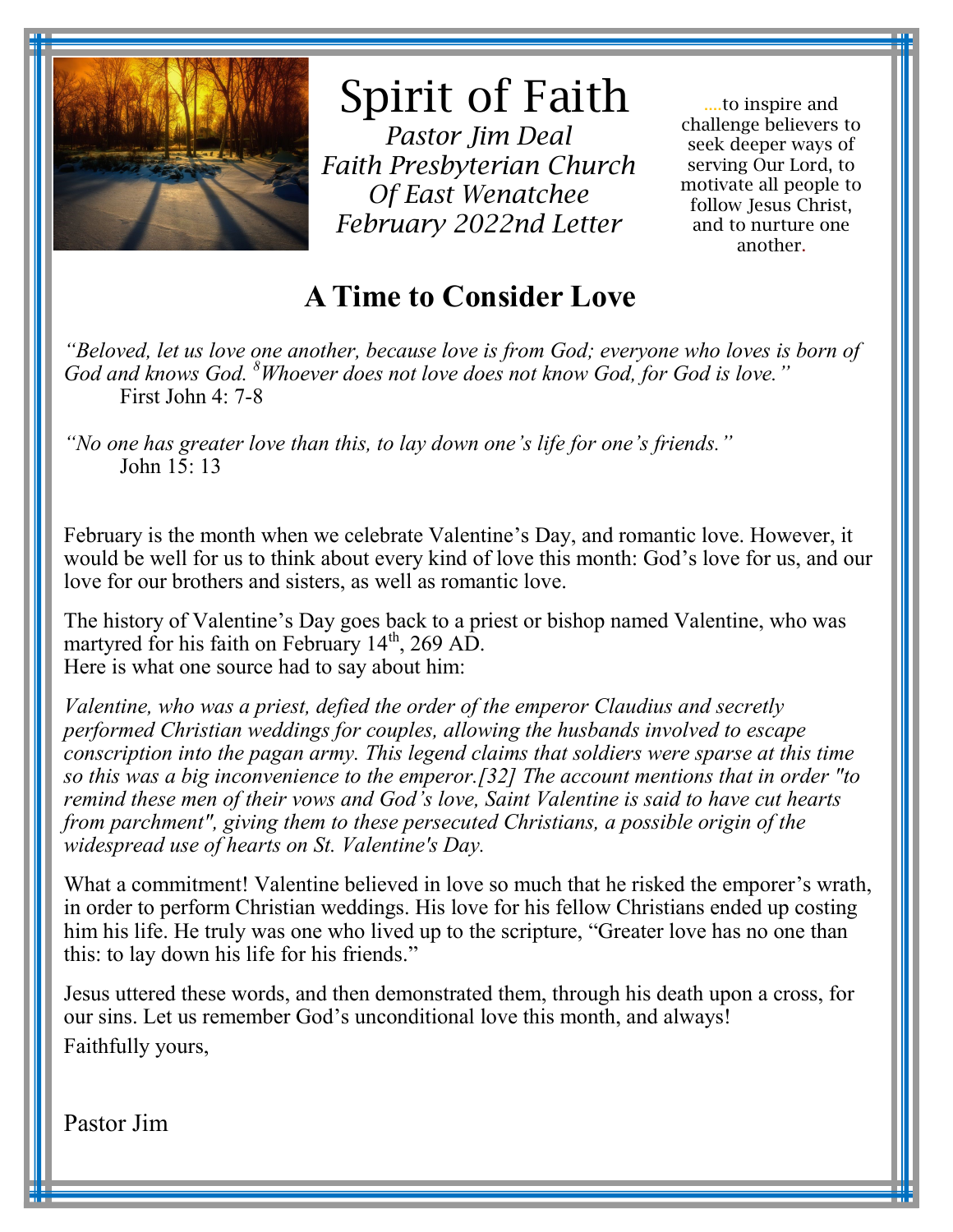Tall Timber Appeal 2022 **An appeal from the Executive Director of Tall Timber:**



*"We are in desperate need of new crucial equipment to help with snow removal and maintenance."*

Dear supporter of Tall Timber,

Ī

#### **Due to an unprecedented winter storm and extreme weather conditions, our aging equipment is failing.**

Tall Timber is looking towards a bright 2022. After a year of being mostly dormant, we have slowly welcomed guests and campers back to Tall Timber. We are anticipating a full year ahead, but need your help to keep up the momentum.

On January 6th we received almost **4 feet of snow in 24 hours** - resulting in power loss and dangerous road conditions. White River Road was un-plowable for 4 days, and since, has continued to be covered by various avalanches.

Our aging equipment is unable to meet these intense weather conditions - currently we only have two operational winter vehicles. With your help we hope to offset the costs of purchasing new snow removal equipment so we can continue to welcome guests. **Our goal for this reopening fund is \$60,000.**

Since December we have been unable to welcome a significant amount of guests and groups due to the winter weather. This has been unfortunate, because we have a great winter ahead of us, are well staffed, and have a brand new cabin for guest groups. Though we are through the worst of the storm, **we are in urgent need of financial support to replace our failing equipment and to help offset our loss of income**.

To donate, go to our website, talltimber.org, and click on the yellow banner at the top, labeled "Donate HERE"

Thank you for your continued support,

Zachary Miller Executive Director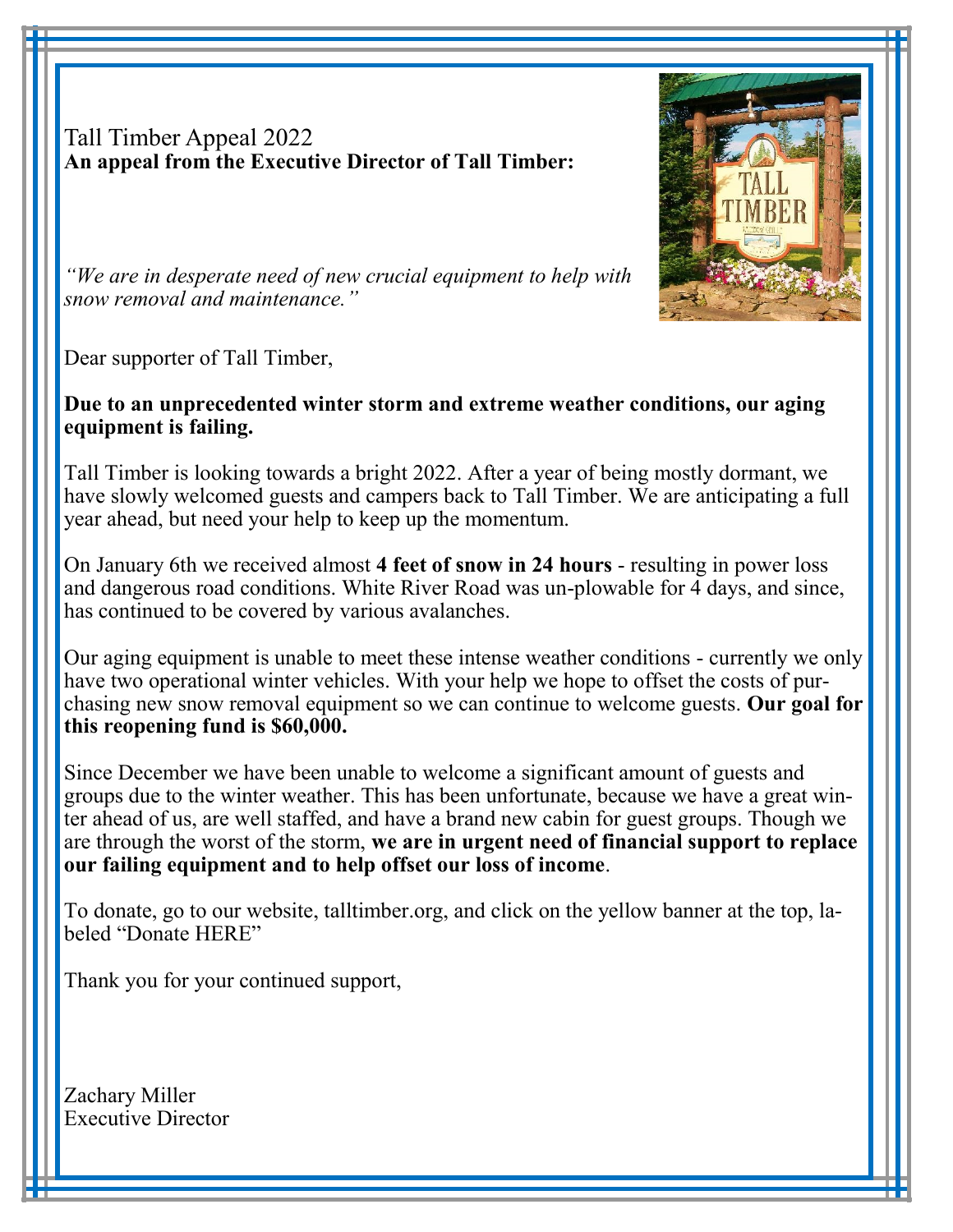# **Scholarships Available Again**

Faith Presbyterian Church will be announcing the availability of scholarships very soon for the fifteen year. Scholarships are offered to students actively connected to the Faith Presbyterian Church who are graduating seniors or others pursuing or continuing their higher education.

Applications must have the following qualifications:

- Completed senior year of high school
- Minimum 3.0 GPA for high school; minimum 2.5 GPA for college students
- School and community involvement

Leadership skills

Please keep your eyes and ears open and we will be certain to get more specifics, including brochures and application forms to you within the next month. The purpose of this note is just for a "heads up". It will be more of a challenge to be certain everyone is informed during the pandemic, but we will do our best to get the information out to everyone. As in the past, we will be planning to identify the winners the last of April. If you have questions, please contact Pat Malone at 884- 6349 or by email at patmalone2@frontier.com

### **Tall Timber News**

Tall Timber offers various private cabins with snowshoeing and cross-country skiing recreational activities. Take a snowy walk or read by the fire. The White River Valley is yours to explore. Reconnect with each other in a beautiful place set apart for you and your family. For more information, see the camp website, talltimber.org.



| Walt Backus.   | 2/2  |
|----------------|------|
| Loren Fischer. | 2/4  |
| Bob Arlt.      | 2/5  |
| Danny Zumwalt. | 2/13 |
| Kathy Monroe.  | 2/14 |
| Al Cordell.    | 2/24 |

**Happy Birthday**

#### **Mission Opportunities at Faith!**

We offer several different ways for you to be involved with service to others, and missions at Faith!

Here are a couple:

**Bring food for our food collection box!** We collect food, and take it to the food pantry ministry at Serve Wenatchee Valley. The box is located in the foyer of our church.

**Provide food, or help serve lunch at the Lighthouse Ministry!** We serve lunch one Saturday every other month. Our next serving time will be March. Bring food, or bring yourself!

For more information on mission efforts, please contact Patty Rush, our elder for Mission.